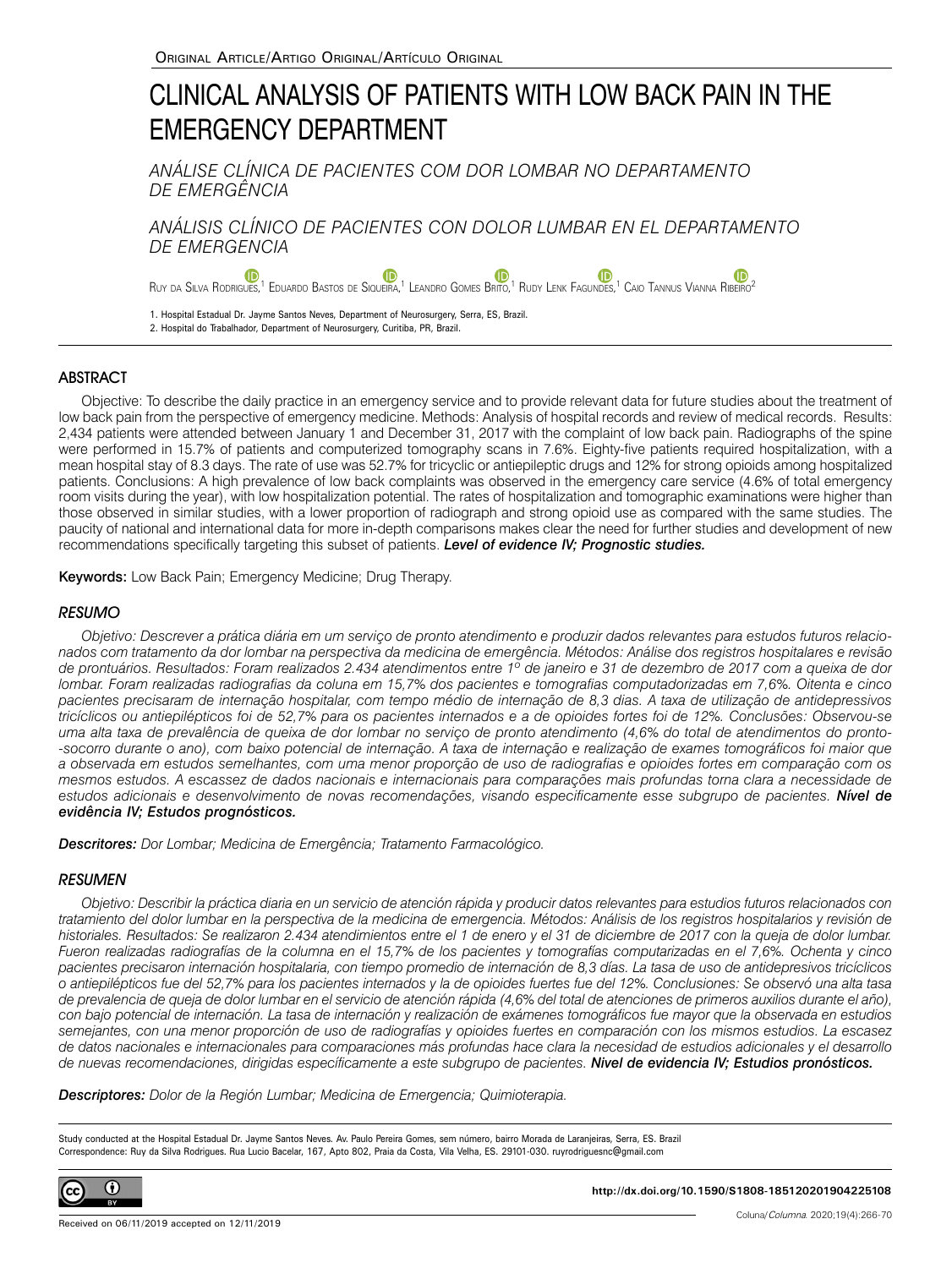## **INTRODUCTION**

Various painful syndromes, including multiple presentations of pain in the spinal region (acute lumbar pain, chronic pain, acute chronic pain, radiating and referred pain, back pain, and pains in the hips), are some of the main complaints in emergency care services around the world, corresponding to 4.38% of consultations in these services.<sup>1</sup> In recent years, the approach to this symptom from the emergency medicine perspective has been gaining more academic interest with the publication of several articles describing the epidemiology and the clinical course of this complaint. We have observed growing concern related to reducing the impact on emergency services, since, in general, we see this condition as an infirmity with a low potential for complications but that may involve high treatment costs.

About 90% of cases are diagnosed as non-specific low back pain and the principles of emergency treatment are to identify the warning signs for serious disease, quickly relieve the symptoms, and provide information on the benign nature and self-limitation of the disease. The probability of chronification varies according to the population studied and the definition used, and the risks described vary from 19 to 35%,<sup>2,3</sup> which ends up creating a secondary demand that later also encounters healthcare and outpatient clinic difficulties. The high prevalence of this type of disease progression, associated with a primary care system with numerous deficiencies, seems to contribute to the cycle of inefficiency in the health system. This cycle, in turn, is perpetuated by favoring multiple undesirable and potentially avoidable return visits to emergency services, which denotes the poor utilization of healthcare system resources and leads to the overcrowding of these facilities.

Management of these patients continues to present a wide range of clinical practices, despite the various publications and disclosures of guidelines for the treatment of acute low back pain.4,5 Different rehabilitation modalities and physical therapies with little or no level of evidence are often used.<sup>6,7</sup> We observed that the topic is still treated with disinterest in and ignorance of the medical field among several specialties, which may favor the excessive use of medications and the execution of unnecessary imaging examinations, actions that end up increasing treatment costs without offering better results.<sup>8,9</sup>

This study aims to call attention to the daily care routine for patients with acute lumbar pain in a large emergency care service, to describe common practices, and to evaluate them according to the most relevant evidence available in the current literature. In this way, we will reinforce the need for further studies focused on answering the questions related to better workflow for the care of these patients in these services.

### **METHODS**

This study was approved by the local Institutional Review Board (CEP 4.127.503) and exempted from use of the Informed Consent Form because it is a retrospective analysis of the hospital database and medical records (case series). A systematized search was conducted of the patients whose first consultation was performed by the neurosurgical team of the Hospital Estadual Dr. Jayme Santos Neves, located in the city of Serra, in Espírito Santo. Patients with lumbar pain were classified through diagnosis using the International Statistical Classification of Diseases and Related Health Problems (ICD-10) at the time of discharge (ICDs M51.1, M54.3, M54.4, M54.5). The selection of these codes was made following an assessment of those most often used for patients with acute low back pain or acute chronic conditions, with or without its radiation to the lower limbs, without taking the presence of warning signs or the history of mild traumas into account. Thus, it did not include all of the patients with complaints of lumbar pain, since during the search the use of less specific codes, such as acute pain (R52.0) and other chronic pain (R52.2), was also identified. Nor was it concerned with strict anatomical definitions, for which we are recommending the future adoption of a prospective model focused on the use of a single terminology, in accordance with what has been proposed by other researchers.

Data such as sex, age, medication administered, imaging examinations performed, and the need for and duration of hospitalization were collected.

The hospital data were loaded into a table and the results presented as means, absolute values, and percentages. To calculate the profile of medications administered, a sample collection was performed using a randomization tool aimed at maintaining the characteristics of the original sample. For the cost calculations, the 2017 SIGTAP table was used as a basis, without taking the medication purchasing costs into account. (Table 1)

The Hospital Estadual Dr. Jayme Santos Neves is located in the city of Serra, in the Greater Vitória metropolitan area and considered one of the largest emergency and urgent care hospitals in the state of Espírito Santo. It has 427 beds, 44 of which are for intensive care. Initial treatment of patients who arrive by their own means is conducted according to an adaptation of the workflows proposed by the Manchester protocol, which sends screened patients with complaints of low back pain and a classification of white, blue, green, or yellow directly to the neurosurgery team. Orange screening, which corresponds to intense pain, indicates a referral to another specialty (medical clinic) for immediate attention and was not the subject of this study because of the very small number of these patients (only 55 in 12 months), with a high proportion of renal colicky-type pain (46 patients). The emergency care profile includes only adult patients (over 18 years of age).

#### RESULTS

During 2017, 52,886 urgent and emergency care consultations were conducted. Of these, 2,434 visits (4.6%) were recorded as the ICDs most frequently used for low back pain complaints. (Table 2) There were 2,058 patients who had between 1 and 10 consultations during the year. Visits by month and by day of the week were heterogeneously distributed over the year with a higher proportion of cases attended during health center working hours (60% of cases attended Monday through Friday, from 7:00 am to 5:00 pm), with a higher concentration at the beginning of the week. (Figure 1) According to the screening criteria adopted by the hospital, 71.4% were classified as yellow (urgent) and 27.6% as green (not urgent). The percentage of female patients was 51.4% and the mean age was 45.8 years. (Table 3) Among the patients attended, 8.5% underwent another emergency consultation for the same complaint within 30 days. Two hundred and seventy-eight (278) patients had multiple consultations during the year. (Figure 2) Lumbosacral spinal radiographs were used in 15.7% of the visits and computed tomography of the same region was used in 7.6%. Predominant use of the ICD for low back pain was observed, with a smaller proportion of the complaints classified as radiating pain. Among the hospitalized patients, there was a change in this ratio, with a predominance of patients with radiating pain. (Figure 3) The percentage of patients with a stay of more than 24 hours was 8.6% and 3.5% of the total number of

| Table 1. Costs. |  |  |
|-----------------|--|--|
|-----------------|--|--|

| Medical care                         | R\$ 26,686 |
|--------------------------------------|------------|
| Drug administration care             | R\$ 1,346  |
| Radiographies                        | R\$ 4,306  |
| Computed tomography computadorizadas | R\$ 18,704 |
| Complete hemogram                    | R\$ 333    |
| Urinalysis                           | R\$ 207    |
| Total                                | R\$ 51,704 |
| .<br>.                               |            |

Medication costs not included.

#### Table 2. ICDs analyzed.

| M51.1 | Disorders of lumbar discs and other discs with radiculopathy |  |
|-------|--------------------------------------------------------------|--|
| M54.3 | Sciatica                                                     |  |
| M544  | Lumbago with sciatica                                        |  |
| M54.5 | Low back pain                                                |  |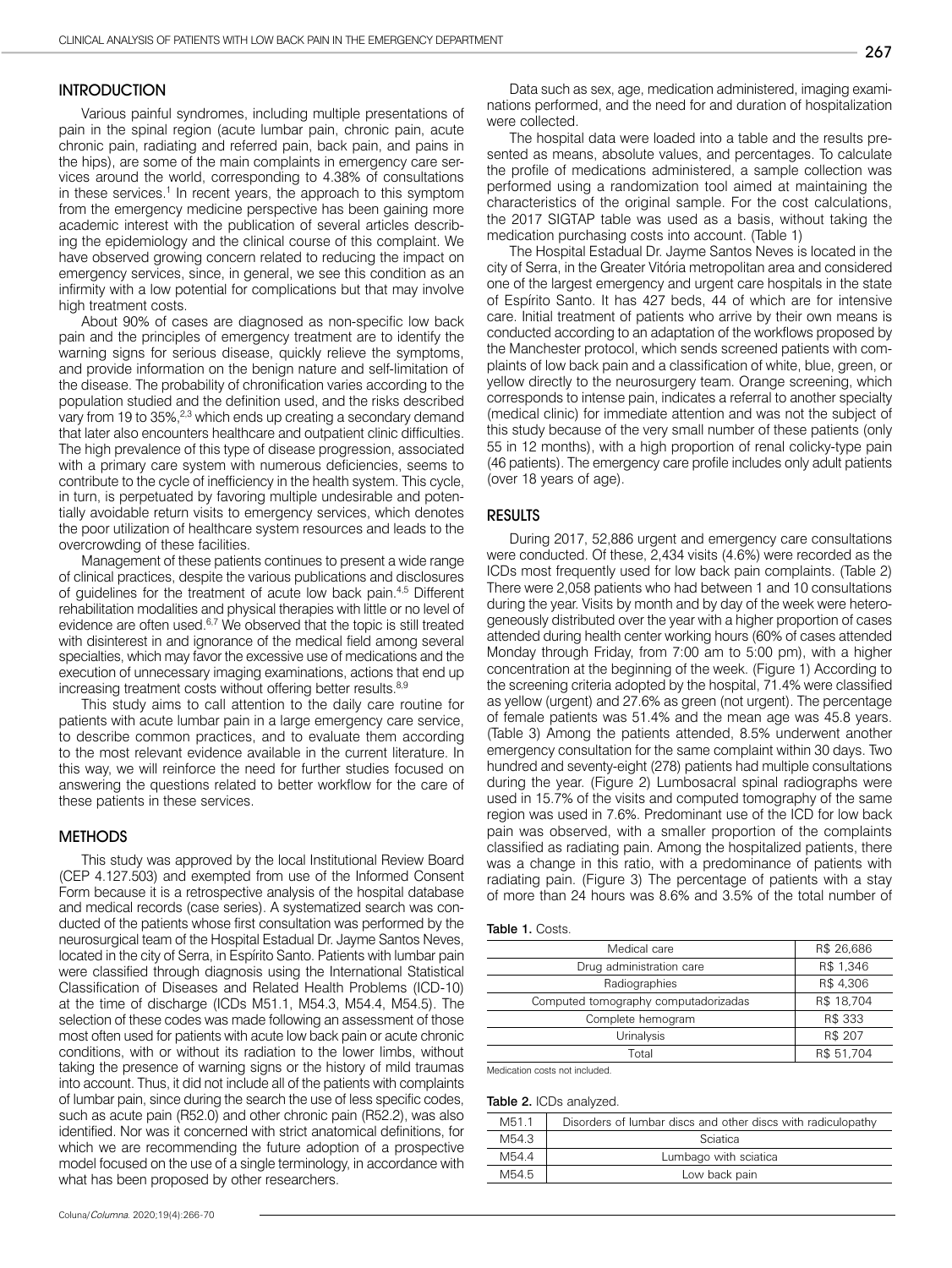patients required hospitalization for an average period of 8.3 days. The rates of strong opioid and corticosteroid use in the emergency room were 9.8% and 21.3%, respectively, (Figure 4) while the same rates were 12% and 2.7% in hospitalizations. The rate of neuropathic pain medication use (tricyclic antidepressants or antiepileptics) in hospitalizations was 52.7%. (Figure 5)



Figure 1. Distribution by day of week.

Table 3. Epidemiology and resource utilization.

| Consultations (n)          | 2434 |
|----------------------------|------|
| Female sex (%)             | 51.4 |
| Mean age (years)           | 45.8 |
| IV medication (%)          | 87.7 |
| Radiographs (%)            | 15.7 |
| Tomography (%)             | 7.6  |
| Hemogram (%)               | 13.6 |
| Urinalysis (%)             | 2.3  |
| Length of stay $> 24h$ (%) | 8.6  |
| Hospitalization (%)        | 3.5  |
|                            |      |



Figure 2. Multiple consultations within 12 months.

## **DISCUSSION**

While the recommendations are similar in the guidelines of various countries, the low back pain care and management workflows appear to be greatly influenced by culture, with differences related to the professional responsible for emergency care and outpatient follow-up (general practitioners, orthopedists, neurosurgeons, or rheumatologists) and to the amount of resources available for treatment. In our environment, underutilization of primary care mechanisms is common, with super-utilization of specialized outpatient clinics and emergency services, even during health center operating hours. Although no direct comparisons between the treatments performed by different specialties exist, it is interesting to note that in recent years some developed countries have adopted national strategies to encourage the pain management in less complex environments, aimed at cost reduction and without apparent damage to clinical outcomes. Acute low back pain is a frequent complaint in developing countries, with a tendency towards increasing frequency in the years to come,  $10-12$  and a portion of the costs of emergency



Figure 3. Distribution of ICDs in the ER and during hospitalization.



Figure 4. Medication use in the ER.



Figure 5. Medication use during hospitalization.

care are due to the excessive and complex use of medication with little scientific evidence, prolonged hospitalization, and the inadvertent use of imaging tests and interventions.

Nunn M.L.,<sup>13</sup> evaluating a sample of 325 patients (from an annual sample of 2,100 patients with acute lumbar pain treated in the emergency room), observed a predominance of female patients (55.1%), a mean age of 43 years, and a hospitalization rate of 2.5%. The rate of imaging examination use was 27.4% for spinal radiographs and 4.6% for tomography. The most commonly used medication in the care unit was ibuprofen (28.3%), followed by hydromorphone (24.9%), acetaminophen (21.5%), and morphine (4.9%). The admission rates for patients with conditions of intensely strong, moderate, and mild pain were 32.6%, 57.6%, and 9.9%, respectively.

Friedman et al.,<sup>14</sup> found similar results, with a mean age of 40 years and a discreet predominance of female patients in the sample (51.2%). Opioid analgesics were prescribed for 61.7% of the patients, with most being strong opioids (71.7%). The rate of radiography use was 30.5%. Of the total number of patients, 54.2% presented intense pain and 8% arrived at the unit via ambulance.

Rizzardo A et al.,<sup>15</sup> evaluating the different presentations of the disease (low back pain, low back pain with radiation, or radiating pain), observed a high rate of imaging examination use (56%). As regards the risk classification adopted, at admission most of the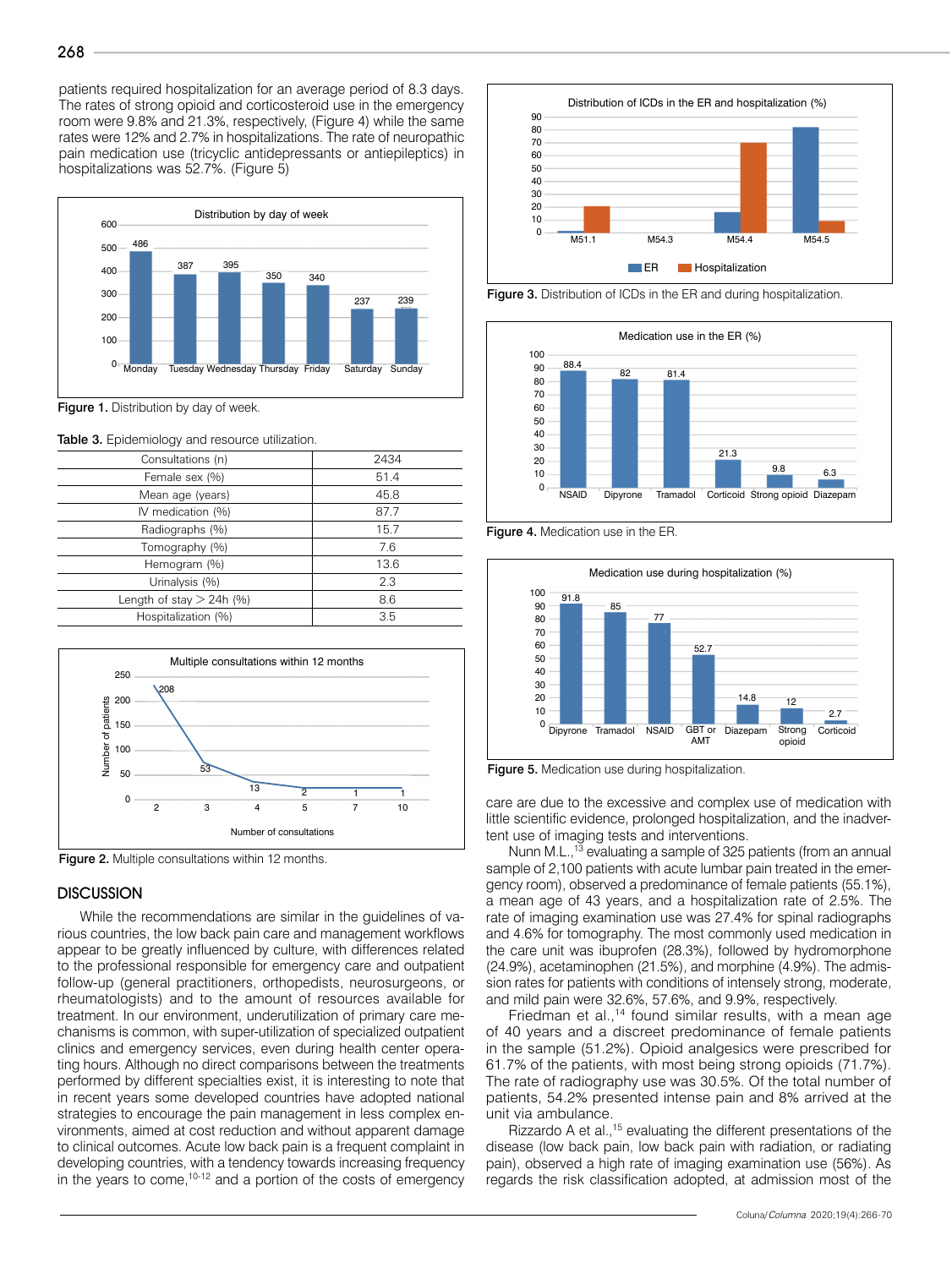patients (930) were classified as green, 71 classified as yellow, and 227 classified as white, even though the pain scores presented varied between 7.7 and 8.4/10 (intense pain). The rate of morphine use in the emergency room was 47.8% and the hospitalization rate was 5.3%. The length of stay of hospitalized patients was 15.3 days for lumbar pain without radiation.

Edwards J et al.,<sup>16</sup> reported the lowest hospitalization rate for low back pain complaints (1.5%). The author subdivided the group of people who sought emergency care with a low back pain complaint into patients with non-specific low back pain (60.8%), those with suspected nerve root involvement (6.7%), and those with lumbar pain associated with a secondary cause (9.9%). The chances of admission were higher for radiating pain (4.5%), similar to those observed in the present study.

Kyi L et al.,<sup>17</sup> in their analysis of a group of 712 inpatients with a mean age of 67 years, reported prednisolone, opioid, and neuropathic pain medication use rates of 32%, 97%, and 53%, respectively. The same authors were able to verify image examination use rates of 73%, 21%, and 15% for magnetic resonance, simple radiographs, and CT scans, respectively. The mean hospitalization time was 4 days when the treatment was performed in the rheumatology ward and 5 days in the medical clinic. The potency of the opioids used was not reported, but the author found a rate of complications attributable to the medication of 23%.

The Rizzardo, Friedman, and Nunn case series call attention to the high pain scores at the time of admission and to the frequent use of strong opioids to treat acute profiles. The publication by Kyi et al. highlighted a hospitalization time shorter than that of only one other author who analyzed this variable, in addition to high corticosteroid use.

Multiple national guidelines have been published in recent decades, mainly in developed countries. In general, various authors recommend the searching for warning signals, the preferential use of weak analgesics, non-steroidal anti-inflammatories, and muscle relaxers for acute cases, in addition to limiting the use of imaging examinations, corticosteroids, and strong opioids. Early return to the activities of daily living is also recommended for patients with acute low back pain.

Few studies address the topic from the point of view of drug refractoriness when hospitalization is necessary. The studies cited indicate that, under these conditions, a higher quantity of imaging examinations tends to be requested, in addition to the prescription of strong opioids being common.

In recent years, changes to several classic recommendations for the treatment of acute and chronic pain have occurred, such as the contraindication to the use of paracetamol for both conditions, due to the few proven clinical effects, in addition to the contraindication to the use of tricyclic antidepressants (amitriptyline) and antiepileptics (gabapentin, pregabalin) for chronic pain. The same revisions have gone on to recommend the promising use of duloxetine as an adjuvant in the treatment of chronic lumbar pain.4,5,18-20

In the present study we observed a lower rate of strong opioid use in the emergency room as compared to other similar series and a strong tendency to use tricyclics and antiepileptics during hospitalization. We also observed a high rate of corticosteroid use, despite the absence of recommendations for their use in acute or chronic situations. Such practices are probably due to a common extrapolation of prior recommendations for chronic low back pain, as observed in the work of Kyi L et al. With a lack of specific recommendations for the treatment of refractory acute pain, many physicians end up using medications suggested for the treatment of chronic conditions or other painful syndromes.

We also observed a high rate of spinal tomography use in the emergency room (7.6%), compared to the other authors mentioned. Such practice is probably due to a sum of factors, such as the medical team's lack of knowledge about the common recommendations in the guidelines, the fear of losing important findings, and the legal consequences of such an occurrence, in addition to the cultural factors linked to a population that often goes to the emergency service spontaneously demanding more expensive complementary examinations. In the city of Serra, direct referrals from other emergency care units for image examinations, analgesia, and hospital care are common, thus overburdening the emergency service while encouraging a culture in the population focused on the overutilization of hospital services.

The main bias of this study is the loss of data due to the inadequate registration of ICDs and the absence of a precise anatomical definition, creating flaws in the calculation of real prevalence. Many patients receive non-specific diagnoses (R52.0 – acute pain and R52.2 – other chronic pain) or present pain in more than one location (neck pain, back pain, and low back pain). In the second situation, the record does not always consider the region where is the most intense, it being possible to record only a single diagnosis in the system. It is possible that, in the future, when analyzing the data prospectively, the prevalence will be even greater than that reported with current information.

## **CONCLUSIONS**

Low back pain was a highly prevalent symptom in the period studied, with a low percentage of hospitalizations, although higher than that reported in similar studies.

We observed less use of radiographs and strong opioids compared to other authors and an intermediate length of hospitalization in relation to that reported by two of the other authors mentioned, in addition to a higher frequency of evaluation using computed tomography of the spine.

We recommend that future studies be elaborated in order to determine the real socioeconomic impacts of the different manifestations of low back pain in Brazil, using precise anatomical definitions and real quantification of the average pain scores for the multiple presentations of this complaint. In addition, we encourage the dissemination of real clinical practices and the development of prospective studies by other services in order to establish the best therapeutic strategy for acute low back pain in emergency care services. We encourage the adoption of the therapeutic regimen for pain described by the WHO for oncological pain (later adapted by other authors for other types of painful conditions)<sup>21</sup>, especially during hospitalization, considering the potential for major functional impairment associated with situations of more intense pain, associated in selected cases with a psychosocial approach by a multidisciplinary team. We emphasize the importance of paying attention to prevention of the complications associated with the use of strong opioids, especially in the higher risk population (elderly patients or those with a history of illegal drug use).

Also, when we are addressing a frequent condition with great social and economic impact, it is important, as seen in examples of what has already been done in several developed countries, to conduct campaigns at state and federal levels focused on the continuing education of health professionals, especially general practitioners and other primary care professionals. Good results were also obtained with public awareness campaigns focused on preferably directing the care and follow-up of some cases to basic healthcare units. We believe that forming multidisciplinary groups, following the example of those established for the treatment of other chronic diseases such as hypertension and diabetes, distributing pamphlets with simple guidelines, and using applications with diagnostic and therapeutic guidance for the medical field aimed at better preparation of general practitioners to deal with a very common complaint whose prevalence will tend to increase in future years, have great potential.

All authors declare no potential conflict of interest related to this article.